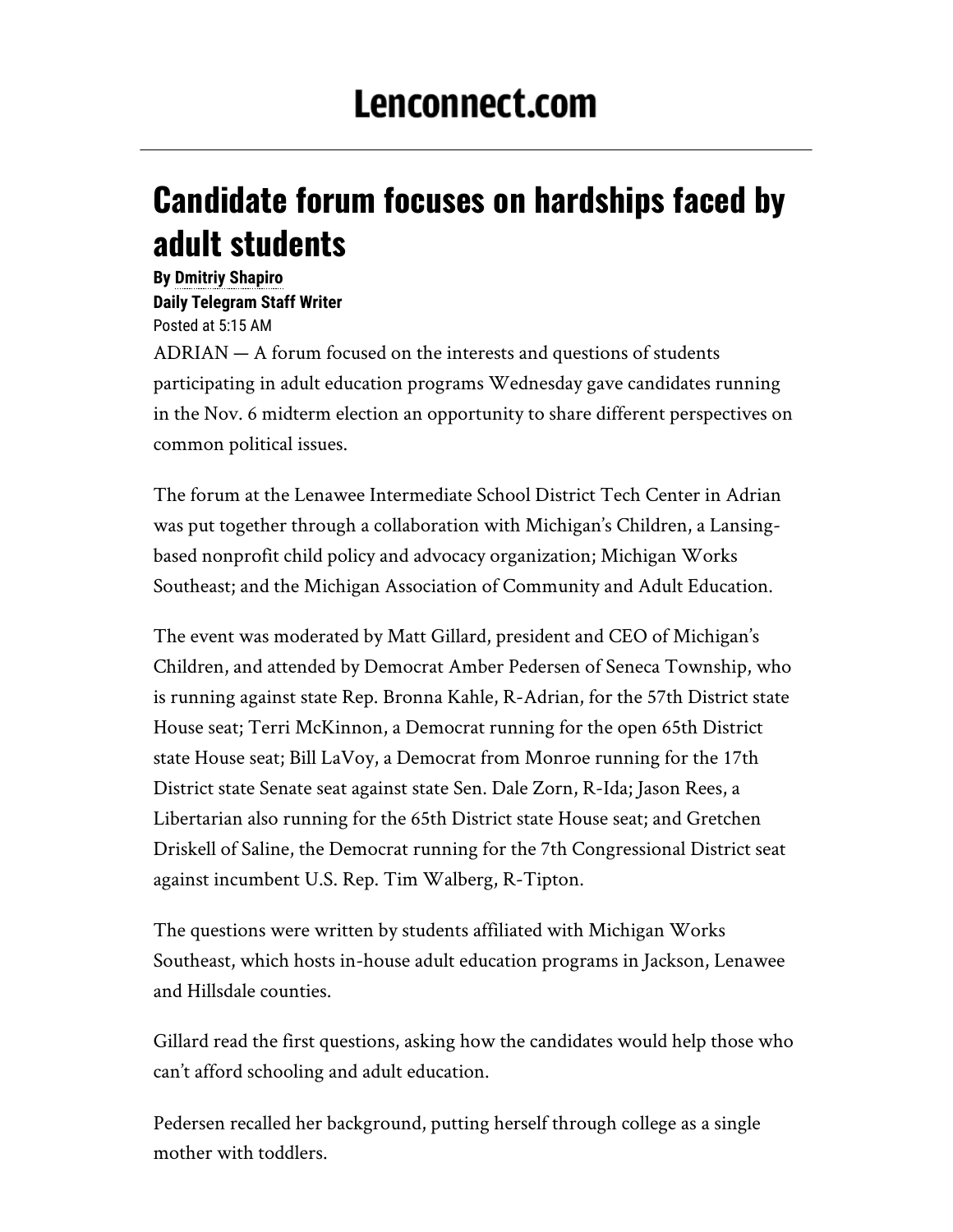"Adult education is something that we need to simply make happen at the state level and make accessible, because we have evidence that a high school diploma can triple your lifetime income. So we need to make that accessible," Pedersen said. "By making that accessible that means that we need to make sure the jobs that our adult students are working to support themselves pay the bills, so that they have time to pursue those education outcomes."

McKinnon said education should be funded. She said she had to get a GED when she was 18 and later went to community colleges to get the education to work in information technology support.

"Education is the key to prosperity, for individuals and for our state. We have a lack of skilled trades worker in our state. We have a teacher shortage. We need people to fill those jobs," McKinnon said.

LaVoy said that as a son of two teachers, adult education is very important to him, especially since his mother worked extensively with adult students.

"I think you have to make it more accessible, because of transportation costs. We have some innovative programs in the city of Monroe, where I live. There's something called the Learning Bank and it's in an area of town where there isn't a lot of transportation and where more low-income people actually tend to live," LaVoy said. "It's an old bank branch that they repurposed for GED and high school completion."

Rees said he has been a teacher for the last decade and, despite being a libertarian, he still supports spending on adult education.

"I do see the importance of education. If there's anything that the government is going to spend our stolen money on, I suppose it's on educating us towards the future," Rees said. "So I'm willing to spend or direct some of our government money towards those efforts, I suppose, if we must."

Driskell agreed with the panel, even if she was not an educator.

"Of late, we made choices — the (Republican) majority ... has made choices in the state Legislature to not support funding adult education and affordability," Driskell said.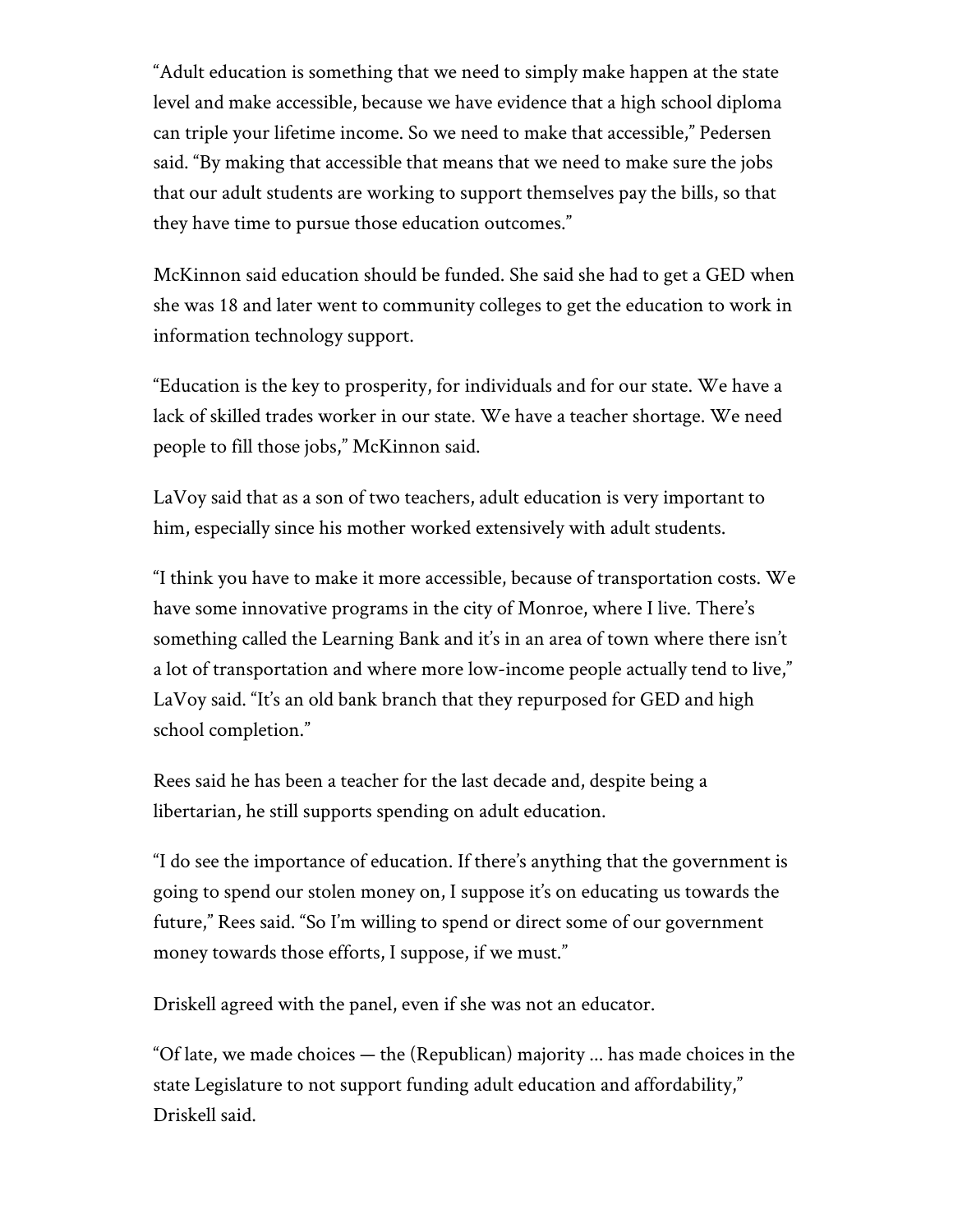Driskell said that as a state representative, she introduced a bill that was an apprenticeship tax credit, to get businesses to partner and help fund education.

The high costs of child care — which Gillard said was a common topic at other forums the organization has posted thorughout the state — was also discussed.

McKinnon said Michigan's Child Development Care Program, which is funded federally, has too many restrictions.

"In our state ... it's actually the least accessible of any other state in this country," McKinnon said.

That program allowed her to go back to school when she had three kids five and younger, she said.

McKinnon said Michigan's barriers are higher than the federal requirements and that she would propose lowering them to make child care more accessible.

LaVoy said he believes educational institutions should offer child care, with possible state funding, as an option.

For Rees, the solution to reducing child care costs is simple: "Get government out of it."

"Why do we need occupational licensing. Why do you have to beg the government for permission to fish or to hunt or to cut hair or to take care of children for that matter. That's raising the cost of child care for our parents," Rees said.

Driskell said that one way to reduce costs would be to incentivize employer resource networks, where businesses can work together to provide child care onsite.

"At one point in time, in our country, we had universal day care, during World War II. And I think that's something that our country should be thinking about," she said. "Because at the time that we did that, everybody was working because of World War II and everybody is working right now."

Among the students' questions was concern over the cost of health care for people with life-threatening conditions and for families.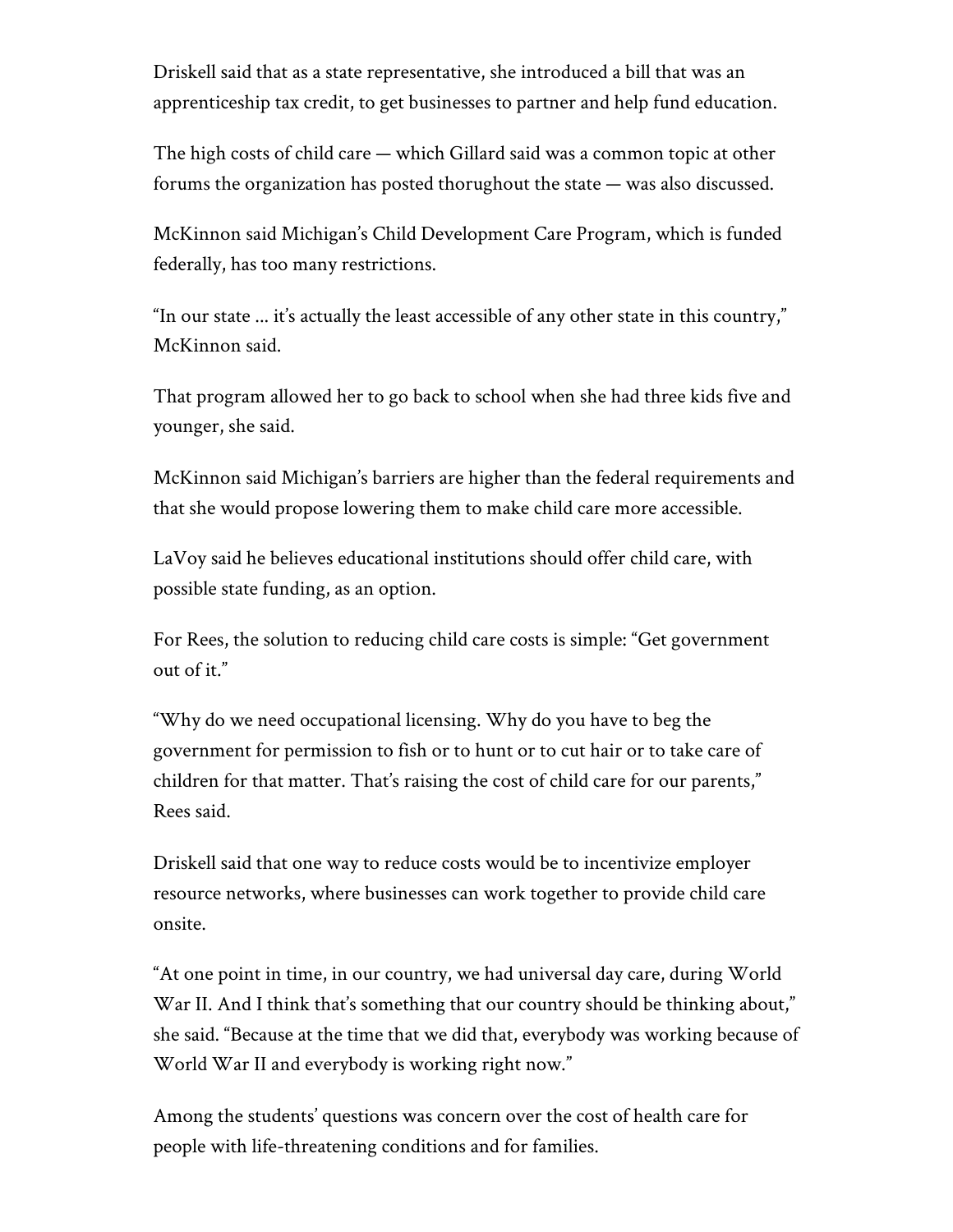While the health care debate is a federal issue, Pedersen said that states can reduce all the barriers possible to receive funding and enroll as many citizens into insurance plans as possible so that people can go to their primary-care doctors and leave "emergency rooms for emergencies."

"How this impacts life-threatening conditions is it frees up our system so that the specialists and the providers that we have can focus on those people who need their attention the most," she said.

McKinnon said that not only should the state protect the Affordable Care Act (ACA), Medicaid and Medicare, it needs to get rid of the newly passed work requirements and pass into law the so-called health care bill of rights.

"These are the things we start with. But I'm going to tell you that if we want to be serious about lowering costs, that we at some point are going to have to accept that we are going to have to move to some sort of single-payer health care system," McKinnon said.

LaVoy said he supported prevention and catching problems early through making it easier for families to see primary-care doctors before the problem gets more expensive.

Rees said that he did not think elected officials had the power to reduce health care costs, saying that the only thing that can lower health care costs is to take away the intermediaries, such as government and insurance companies and have the financial transaction be between the patient and the health care provider.

Driskell said she supported the ACA and supported fixing it. She blamed the Republican majority in the U.S. House and Senate for working to undermine and weaken the ACA and Medicaid.

"We have millions of people that didn't have health insurance before and they are accessing it," she said, adding that there is a role for government to make sure prescription drug pricing isn't outrageous.

No Republican candidates were in attendance at the forum, despite being invited. Dillard said that at one point many were actually scheduled to come but had to cancel because of conflicts.